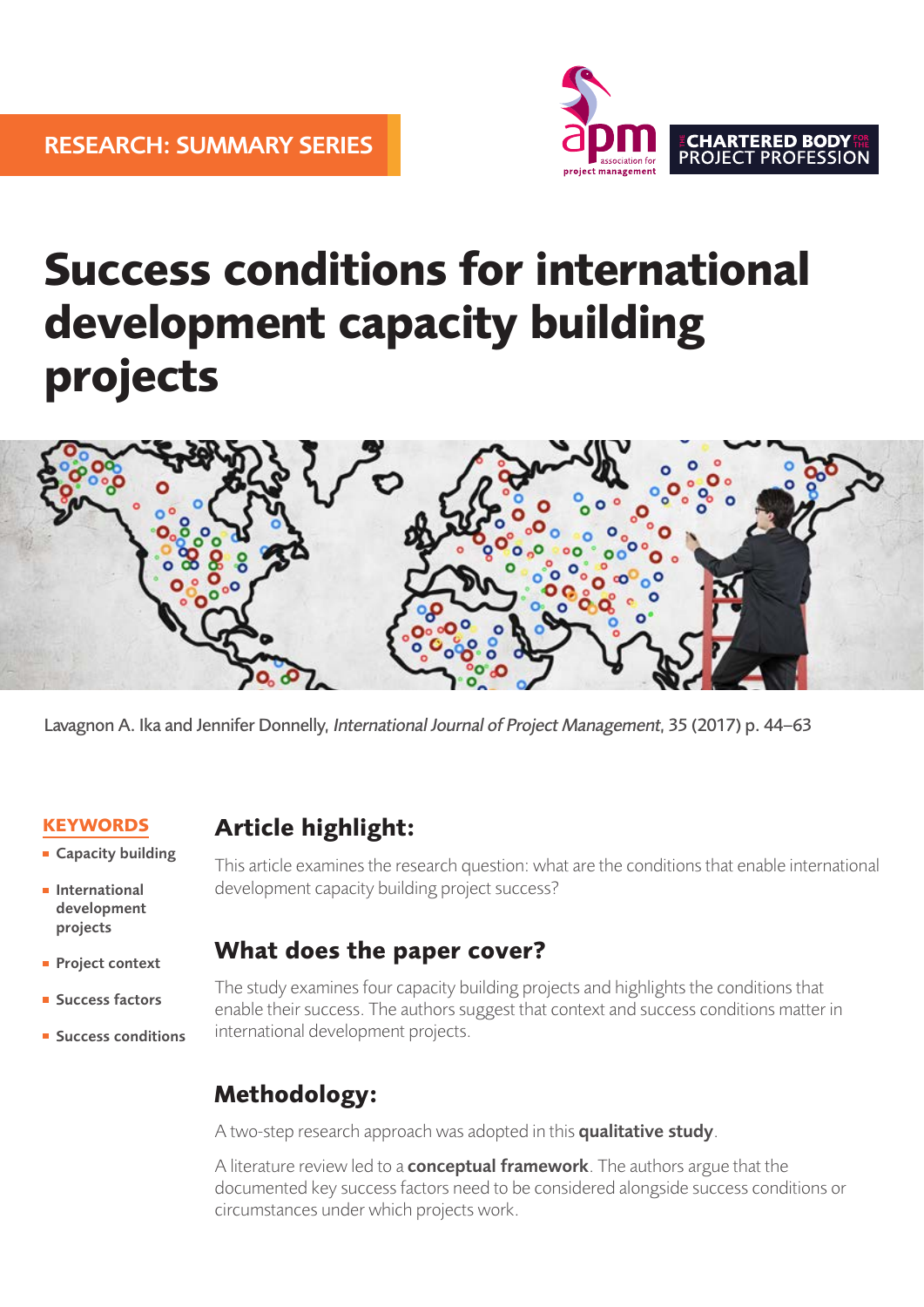An **inductive approach** identified new success conditions from the research – these were labelled 'meta-conditions', as opposed to 'framework' or literature-based conditions.

Then a **multiple case study** was undertaken. Four capacity building projects in Ghana, Indonesia, Sri Lanka and Vietnam were selected, followed by semi-structured interviews with 20 project practitioners involved in their implementation. To triangulate the data, written report documentation was analysed.

Finally, both the framework conditions and the meta-conditions were presented to seven project practitioners in a one-and-a-half-hour workshop to test the validity and applicability of the success conditions in practice.

## **Research findings:**

#### **Framework success conditions**

The framework conditions demonstrate the combined influences of structural, institutional, and managerial success conditions to enable project success.

The authors also elicited emergent success conditions, which only became apparent during the projects' implementation:

- **Context: shifting boundaries and enabling institutions** changes in the contextual conditions helped contribute to project success. Also, involvement of enabling organisations, who were not always in the original plan, contributed to success.
- Beneficiary organisation: leadership, commitment and accountability leadership and capacity of the beneficiary organisation was a positive condition. This level of trust was shown to grow gradually.
- **Implementing organisation: expertise, stakeholder coordination and conflict management** – the ability of the implementing organisation to adapt, provide the 'right' expertise, and coordinate stakeholders so that the beneficiaries were fully involved was the strongest success condition.
- **Monitoring and motivation** project monitoring as a demonstration of progress towards final result and as a tool to motivate beneficiaries and engage with stakeholders was an emergent success condition in project implementation.

#### **Meta-conditions**

Further analysis was undertaken to identify new patterns in the data.

- **Multi-stakeholder commitment** engagement from political, beneficiary, community champions as well as the experts, other stakeholders and project management staff created a depth of resources working towards common results.
- **Collaboration (teamwork)** it was important to get the right team together; build mutual trust and accountability; make sure the core team was stable; and build good communication mechanisms and safe spaces for feedback.
- **Alignment (compatibility, fit)** the project theme needs to fit within the environment of the beneficiaries, the implementing organisation, the enabling institutions and the higher level of government: multi-stakeholder planning/design is key. The research identified the value of including local coordinators in the early design stages.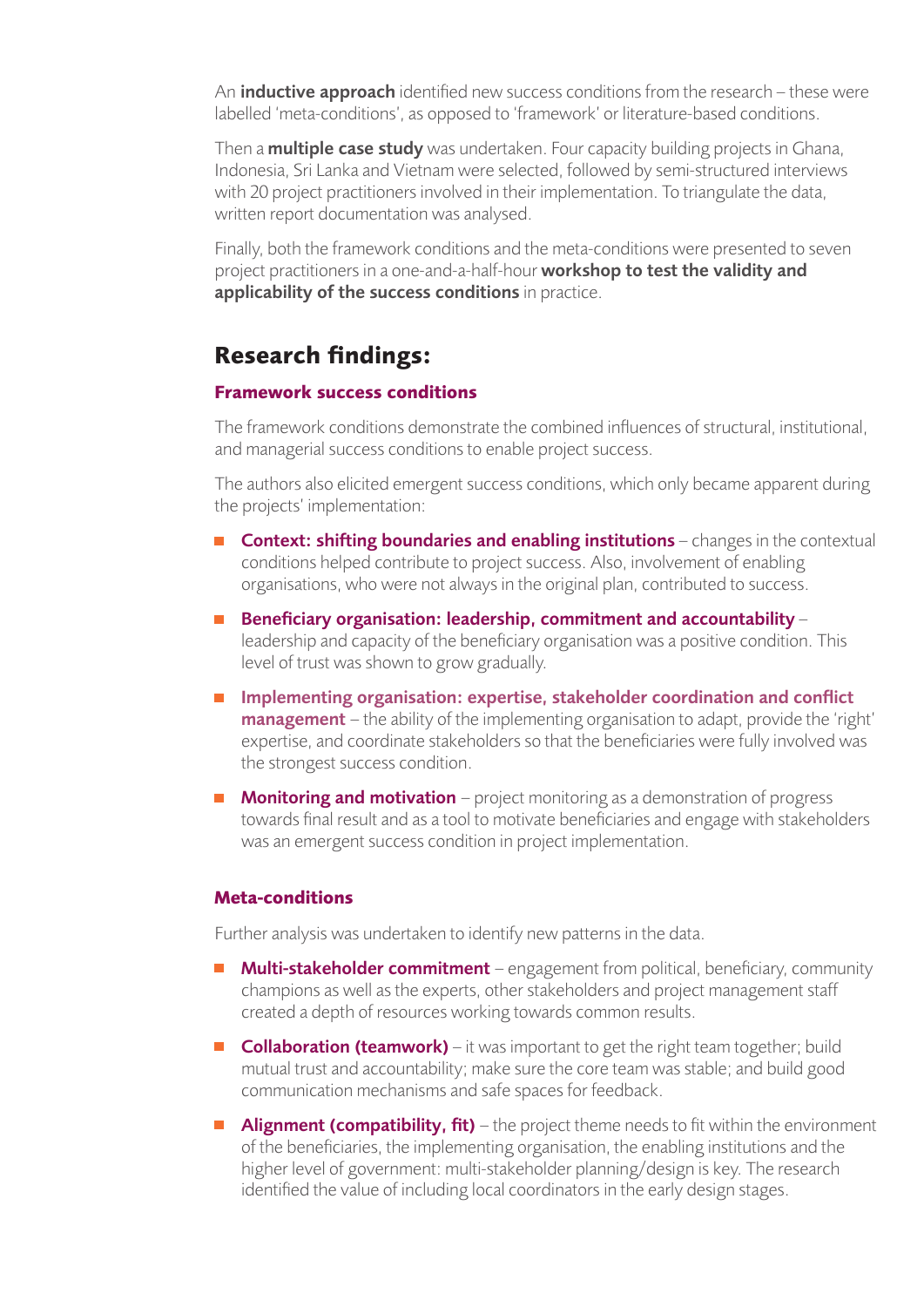Adaptation – this condition related to the flexibility of project structures to evolve and adjust over time. This supported the need to recruit and train more experienced local project coordinators. It was also identified that successful project adaptability was more about management styles than resources.

In the **validation workshop**, participants found the framework conditions and metaconditions reflective of practice but acknowledged that some weak results on the framework conditions were likely due to smaller sample size and feasibility.

## **Conclusions:**

The *implications for theory* are as follows.

- Highlighting the importance of success conditions, the research provides more contextual information for success factors and unravels the circumstances under which projects thrive.
- The authors propose that high levels of the new meta-conditions capture the structural,  $\overline{\phantom{a}}$ institutional and project management conditions, and also link the success factors with the project context.
- $\blacksquare$  The research supports the idea that there are both initial success conditions (happen in advance of the project) and emergent conditions (occur in the wake of the project).

The *implications for practice* are as follows.

- High levels of multi-stakeholder commitment, collaboration, alignment and adaptation are necessary for projects to succeed. Project managers can use this knowledge to ensure project success.
- $\blacksquare$  The identification of meta-conditions allows a more user-friendly set of success conditions that can be applied to future projects.
- $\blacksquare$  The meta-conditions provide future project managers working on local government development projects with more contextual information on the stakeholders and processes that help spark success.
- **Leadership ability and project management skills emerged as strong contributors to** project success: increasing training in these areas is key for project beneficiaries.

## **Significance of the research:**

For project managers: This research repositions the focus of performance measurement on the enabling mechanisms for development and less on results. Project managers should understand the circumstances under which their projects work.

For researchers: There is scope for further research: there is limited academic research about the understanding of emerging project success conditions, especially in the international development sector.